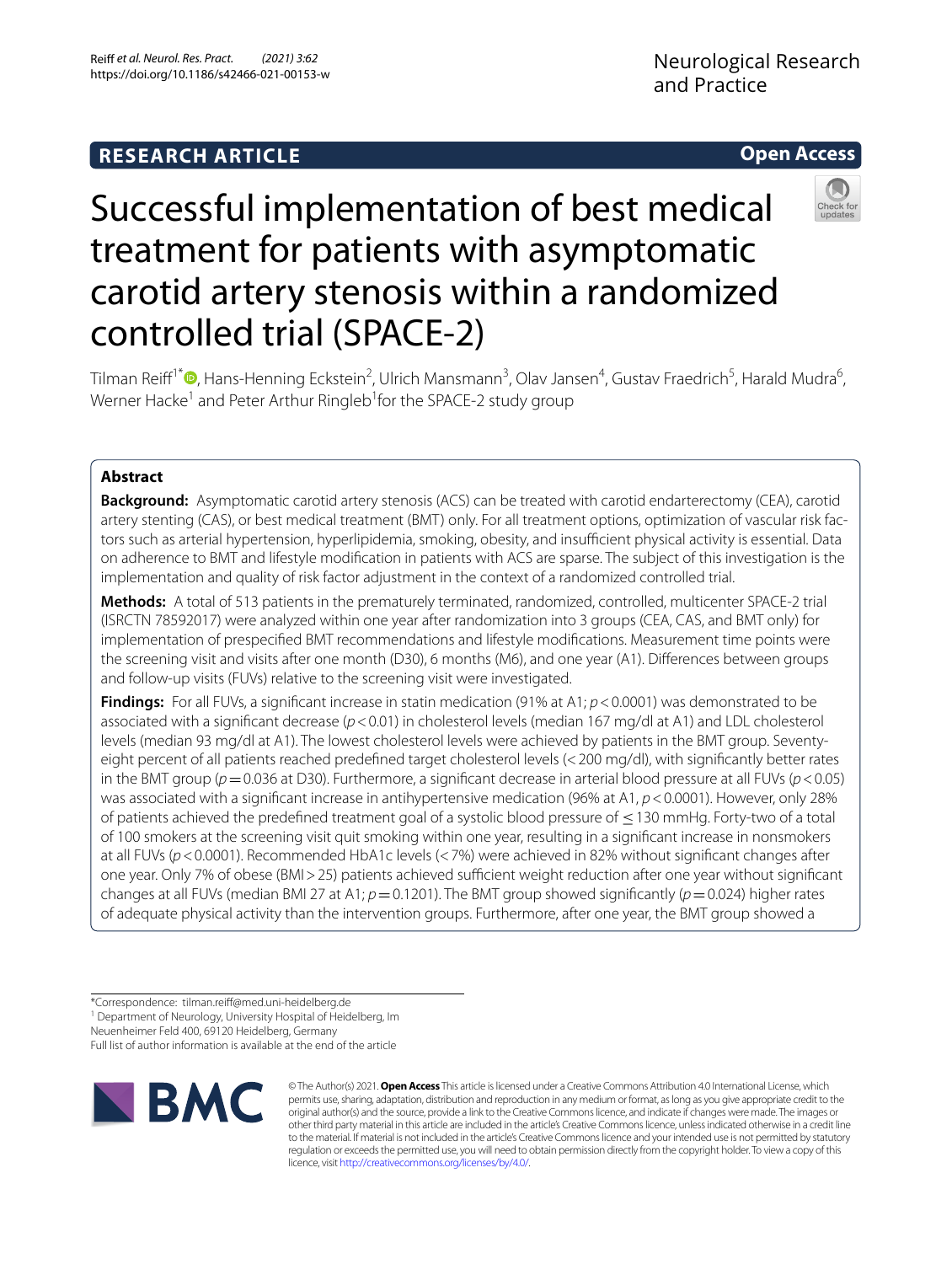comparatively significantly better implementation of risk factor modification (77%; *p*=0.027) according to the treat– ing physician.

**Interpretation:** SPACE-2 demonstrated sustained improvement in the noninterventional management of vascular risk factors in patients treated in a clinical trial by general practitioners, internists and neurologists. The best implemented treatment targets were a reduction in cholesterol and HbA1c levels. In this context, a signifcant increase in statin use was demonstrated. Blood pressure control missed its target but was signifcantly reduced by intensifcation of antihypertensive medication. Patients on BMT only had better adjusted lipid parameters and were more physically active. However, all groups failed to achieve sufficient weight reduction. Due to insufficient patient recruitment, the results must be interpreted cautiously.

*Trial registration*: ISRCTN Registry, ISRCTN78592017, Registered 16 June 2007, [https://www.isrctn.com/search?q](https://www.isrctn.com/search?q=78592017)= [78592017.](https://www.isrctn.com/search?q=78592017)

**Keywords:** Asymptomatic carotid artery stenosis, Primary prevention, Carotid endarterectomy, Carotid artery stenting, Best medical treatment, Disease-free survival, Epidemiology, Prospective study

#### **Introduction**

Patients with asymptomatic carotid artery stenosis (ACS) should be treated with best medical treatment (BMT) or in addition invasively with carotid endarterectomy (CEA) or carotid artery stenting (CAS). Regardless of the chosen treatment option, implementation of BMT and lifestyle modifcation are crucial for reducing the risk of cerebrovascular events. A cohort study of 2,885,257 individuals between 2003 and 2008 revealed the risk factors for the development of  $\geq 50\%$  carotid artery stenosis. Among others, uncontrolled hypertension (odds ratio (OR) 2.0; 95% confdence interval (CI) 2.0–2.0), high cholesterol (OR 1.4; 95% CI 1.4–1.4), diabetes (OR 1.4; 95% CI 1.4– 1.4), and smoking (depending on packyears, minimum OR 1.5; 95% CI 1.5–1.6) were signifcant risk factors [\[1](#page-8-0), [2\]](#page-8-1). These factors also play an important role in risk prediction models for the detection of ACS [\[3](#page-8-2)] and are not only crucial for its development but are also considered general stroke risk factors [\[4](#page-8-3)]. Consequently, blood pressure and diabetes control, as well as lipid-lowering medications, are considered important components of BMT [[5–](#page-8-4)[7\]](#page-8-5). Antiplatelet therapy has a lower level of evidence in primary prevention and may be indicated in patients with low bleeding risk and cardiovascular comorbidity [[8–](#page-8-6)[10\]](#page-8-7). Statins, in particular, have shown a signifcant impact on plaque stabilization and reduction in microembolisms with a consecutive reduced risk of vascular events [[11\]](#page-8-8). Despite the clear evidence for the preventive benefts of statins, they are still underutilized [\[12](#page-8-9), [13](#page-8-10)]. A dose-dependent increase in mortality with nonadherence has been demonstrated [[14](#page-8-11)]. In addition, smoking cessation, maintenance of a healthy body weight, moderate exercise, and a Mediterranean diet are essential complementary behaviors in the prevention of arterial disease not only of the brain supplying vessels but also in other arterial beds  $[5-7, 15, 16]$  $[5-7, 15, 16]$  $[5-7, 15, 16]$  $[5-7, 15, 16]$  $[5-7, 15, 16]$  $[5-7, 15, 16]$ . The importance of optimized BMT and continuously monitored and improved lifestyle modifcations is considered largely underestimated by both physicians and patients [[6\]](#page-8-14). To illustrate the decrease in annual ipsilateral stroke risk over the years in patients with ACS treated with BMT alone, a 2014 a metanalysis of 41 studies showed a rate of 1.0% in patients recruited between 2000 and 2009 compared to 2.3% when recruited before 2000  $(p<0.001)$ . Regarding statin use, the rate was 2.3% in studies with the proportion of patients receiving statins was <25% versus a rate of 1.2% when  $>$  25% of patients received statins ( $p=0.009$ ) [\[17](#page-8-15)]. Therefore, regardless of the use of interventional or conservative therapy, adequate BMT should be implemented.

We investigated whether sufficient implementation of BMT and lifestyle modifcation could be achieved within one year in a randomized controlled trial. Factors with sufficient implementation could provide examples of efective management of cerebrovascular risk factors beyond clinical trials.

#### **Methods**

The international randomized, controlled, open, multicenter SPACE-2 study (ISRCTN78592017) recruited 513 patients with ACS of the common and/or internal carotid artery of  $\geq 70\%^{\text{ECST}}$  [\[18](#page-8-16)]  $\approx \geq 50\%^{\text{NASCET}}$  [\[19](#page-8-17)]. Patients were randomized to three treatment arms: CEA plus BMT ( $n=203$ ), CAS plus BMT ( $n=197$ ), and BMT alone ( $n=113$ ). Enrollment occurred in 36 study centers in Germany, Switzerland, and Austria. Further details and endpoints have been previously published  $[20]$  $[20]$ . The SPACE-2 study started in 2009. Due to insuffcient recruitment rates, a change in study design was implemented in 2013 [\[21\]](#page-9-0). However, a persistently toolow recruitment rate despite protocol modifcation led to the premature termination of the study in 2014 [\[22](#page-9-1)]. One-year interim results of the study were published recently [[23\]](#page-9-2). In this investigation, the data from the frst year after randomization were analyzed regarding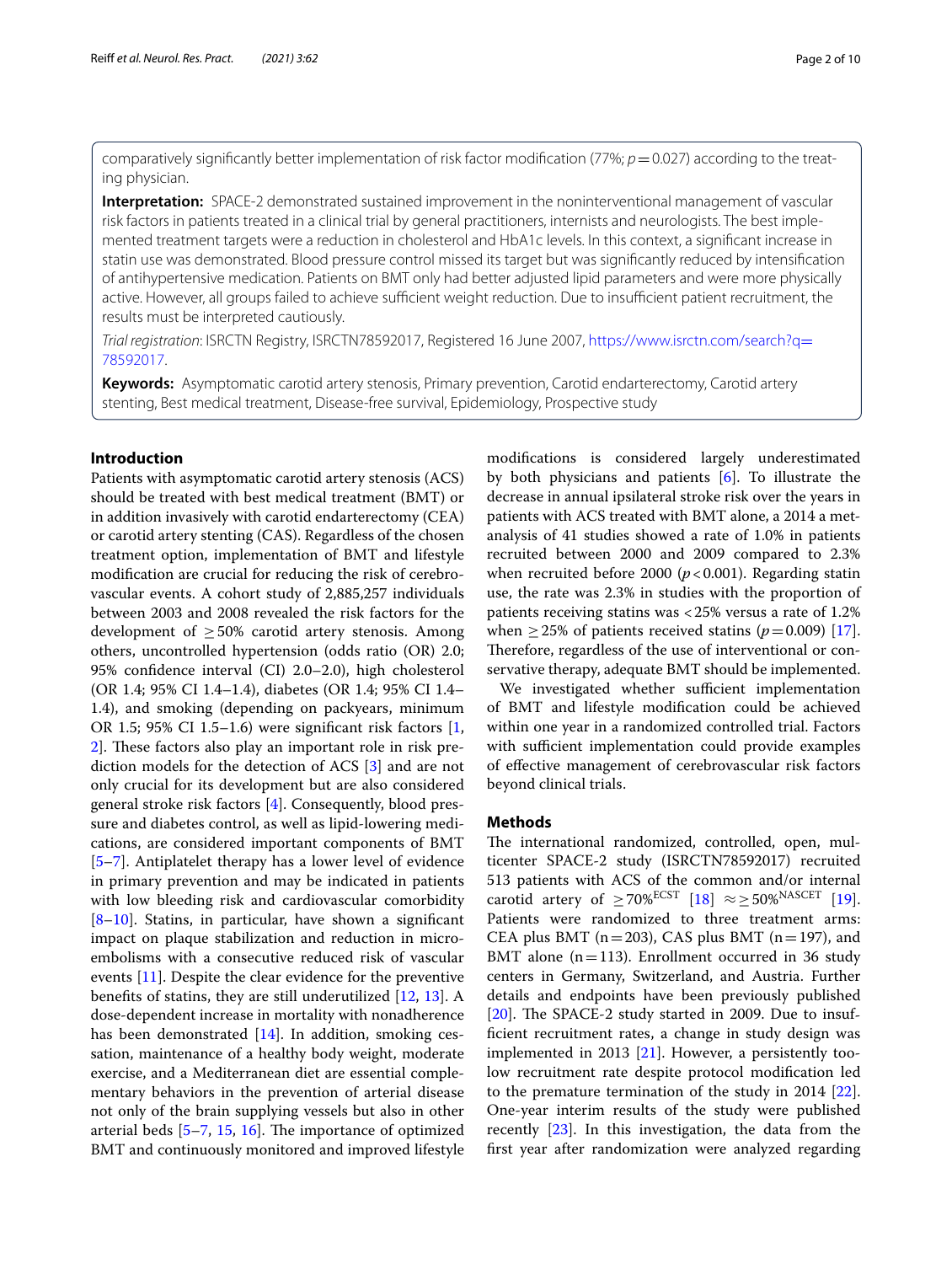the implementation of BMT and lifestyle modifcation. At the screening visit (D0), after 30 days (D30), after 6 months (M6), and after one year (A1), the following examinations were recorded: blood samples with fasting glucose/HbA1c/cholesterol/LDL-cholesterol/HDLcholesterol and triglyceride levels; systolic and diastolic blood pressure, height, and weight with calculated body mass index (BMI; body mass/square of height); waistto-hip ratio (WHR; waist circumference/hip circumference). Physical activity over 30 min per week was recorded in three categories: never, 1–2 times, and 3 times or more. Smoking behavior and alcohol consumption were recorded. Medications including antiplatelet, anticoagulant, antihypertensive, lipid-lowering and antidiabetic agents and comorbidities, especially those with vascular efects such as arterial hypertension, diabetes mellitus, coronary artery disease, and hypercholesterolemia, were documented. The modified Rankin scale and National Institute of Health Stroke Scale score were assessed. Extra- and intracranial sonography of the supplying vessels of the brain was performed. Before the start of the study, BMT recommendations were established for all centers and all patient groups according to current treatment guidelines [\[24](#page-9-3)] (see Additional fle [1](#page-7-0): Table S1). Adjustment to more strictly defned target value ranges during the course of the study was at the discretion of the individual centers. After the screening visit, all patients received recommendations for individualized medication, optimization of lifestyle modifcation (nicotine withdrawal, physical activity, alcohol consumption, healthy diet), and further medical examinations (electrocardiography/echocardiography for cardiac status and ankle-brachial index for diagnosis of peripheral arterial occlusive disease). At each of the follow-up visits, the aforementioned risk factors were reviewed, and the implementation of the recommended treatment strategies was re-examined. An assessment of drug compliance was made for the lipid-lowering preparations by measuring cholesterol levels, for antihypertensives by monitoring blood pressure, and for antidiabetics by monitoring blood glucose parameters. For control of medication, the current medication list of the primary care physician and the information provided by the patient were used as a basis. Drug intolerances or side efects were evaluated, and medication adjustments were initiated if necessary. All submitted documentation of blood pressure values, laboratory parameters or hospitalizations was reviewed. All fndings, adaptation of medication and goals for further reduction of vascular risk factors were explained to the patients and documented for the general practitioner. The respective study centers were responsible for providing information material, offering telephone contact to clarify problems, and recommending outpatient

measures such as smoking cessation courses or other measures to support compliance.

#### **Statistical analysis**

Analysis of the rates of patients achieving the predefned BMT recommendations, blood sample parameters, blood pressure, BMI, WHR, physical activity, implementation of risk factors as assessed by the treating physician, and detailed medication was performed with the chi-square test or Fisher`s exact test (if cell count <5) and further with the Mann–Whitney U or Kruskal–Wallis test, respectively. Comparisons of the values at the 30-day, one-month, and one-year visits with the baseline values at the screening visit were performed with McNemar's test and the Wilcoxon signed-rank test. A *p* value <0.05 was considered statistically signifcant. Due to death/missing values, the total number of patients varied between the diferent variables; therefore, percentages were chosen as the primary measure. Since none of the analyses addressed a main target of the main study, all tests were exploratory. Analyses were performed with STATA/IC 13.0 (College Station, Texas, US).

#### **Results**

#### **Achievement of BMT targets**

See Additional file [1:](#page-7-0) Table S1 for the definition of targets for the BMT. The percentage achievement of the specifed BMT targets at visits D30 to A1 is presented in Table [1](#page-3-0). Approximately 70% of all patients did not reach the required threshold values when adjusting their blood pressure. Within one year, only a small improvement in blood pressure control was achieved, with no signifcant diference between the CEA, CAS and BMT groups. Cholesterol levels <200 mg/dl were reached in 83% of the BMT group (after 30 days) and improved to 88% (after one year), with a signifcant diference from the CEA group (between 70%-76%) and the CAS group (between 77 and 79%); ( $pD30=0.036$ ;  $pM6=0.041$ ). Sufficiently lowered LDL cholesterol levels <  $130$  mg/ dl (patients without coronary heart disease (CHD)) and <100 mg/dl (patients with CHD) were achieved by 70% (CEA at D30) to 83% (BMT M6) of the group members without signifcant diferences between the study groups. Sufficient control of HDL cholesterol could be achieved in 77–81% of patients without signifcant diferences between the groups. Triglyceride target values <150 mg/ dl were achieved in 58–75% of patients, with signifcantly better results in the BMT group after 6 months but not after one year. In all patients, HbA1c values <7% were achieved in 81–89% of patients without signifcant differences between treatment groups. In the CEA group, signifcantly more patients had quit smoking 30 days after the screening visit (CEA: 10%, CAS: 4%, BMT: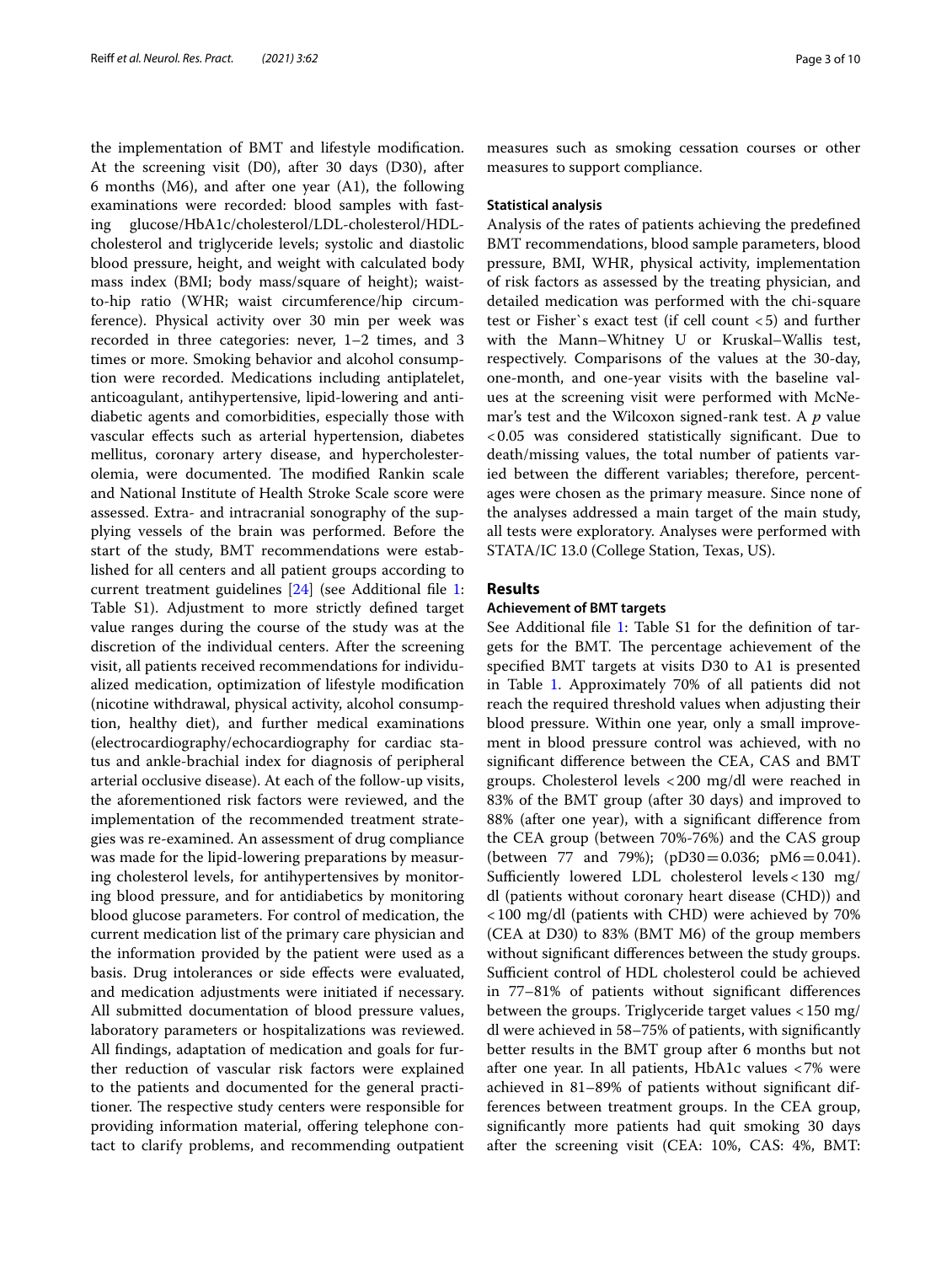<span id="page-3-0"></span>**Table 1** Proportion of patients with sufficient implementation of BMT goals; visit D30 to A1;  $n = 513$ 

|                                                                 | CEA (% [n])                              | CAS (% [n])   | BMT (% [n])   | total (%[n]) | р                                 |  |  |  |  |
|-----------------------------------------------------------------|------------------------------------------|---------------|---------------|--------------|-----------------------------------|--|--|--|--|
| Blood pressure $\leq$ 130/85 mmHg <sup>1</sup>                  |                                          |               |               |              |                                   |  |  |  |  |
| D30                                                             | 23.5% (44)                               | 26.6% (47)    | 22.9% (24)    | 24.5% (115)  | $0.772$ <sup><math>-</math></sup> |  |  |  |  |
| M6                                                              | 25.4% (45)                               | 30.6% (53)    | 31.1% (33)    | 28.7% (131)  | $0.461^{\square}$                 |  |  |  |  |
| A1                                                              | 25.7% (44)                               | 29.8% (50)    | 30.1% (31)    | 28.3% (125)  | 0.638                             |  |  |  |  |
| Cholesterol < 200 mg/dl                                         |                                          |               |               |              |                                   |  |  |  |  |
| D30                                                             | 69.6% (103)                              | 79.2% (114)   | 83.1% (74)    | 76.4% (291)  | $0.036$ <sup>-*</sup>             |  |  |  |  |
| M6                                                              | 75.8% (116)                              | 76.5% (114)   | 88.3% (83)    | 79.0% (313)  | $0.041$ <sup>-*</sup>             |  |  |  |  |
| A1                                                              | 74.5% (117)                              | 77.1% (111)   | 87.5% (77)    | 78.4% (305)  | $0.054^{\square}$                 |  |  |  |  |
|                                                                 | LDL-cholesterol < 130 mg/dl <sup>2</sup> |               |               |              |                                   |  |  |  |  |
| D30                                                             | 69.9% (100)                              | 75.9% (107)   | 77.3% (68)    | 73.9% (275)  | $0.372$ <sup><math>-</math></sup> |  |  |  |  |
| M6                                                              | 72.8% (110)                              | 71.9% (105)   | 82.6% (76)    | 74.8% (291)  | $0.140^{\circ}$                   |  |  |  |  |
| A1                                                              | 75.0% (117)                              | 76.8% (109)   | 75.9% (66)    | 75.8% (292)  | $0.939^{+}$                       |  |  |  |  |
|                                                                 | HDL-cholesterol ≥40 mg/dl                |               |               |              |                                   |  |  |  |  |
| D30                                                             | 76.7% (112)                              | 76.8% (109)   | 80.5% (70)    | 77.6% (291)  | 0.766                             |  |  |  |  |
| M6                                                              | 76.7% (115)                              | 80.1%(117)    | 78.5% (73)    | 78.4% (305)  | $0.768^{\circ}$                   |  |  |  |  |
| A1                                                              | 79.7% (122)                              | 77.1% (111)   | 78.4% (69)    | 78.4% (302)  | 0.857                             |  |  |  |  |
|                                                                 | Triglycerides < 150 mg/dl                |               |               |              |                                   |  |  |  |  |
| D30                                                             | 64.8% (94)                               | 66.4% (93)    | 63.6% (56)    | 65.1% (243)  | 0.907                             |  |  |  |  |
| M6                                                              | 57.9% (88)                               | 66.0% (97)    | 75.3% (70)    | 65.1% (255)  | $0.021$ <sup>-*</sup>             |  |  |  |  |
| A1                                                              | 58.2% (89)                               | 65.3% (94)    | 62.5% (55)    | 61.8% (238)  | 0.567                             |  |  |  |  |
|                                                                 | HbA1c < 7%                               |               |               |              |                                   |  |  |  |  |
| D30                                                             | 89.1% (123)                              | 84.9% (118)   | 77.3% (68)    | 84.7% (309)  | $0.054$ <sup><math>-</math></sup> |  |  |  |  |
| M6                                                              | 84.3% (118)                              | 87.0% (120)   | 81.3% (74)    | 84.6% (312)  | $0.510^{6}$                       |  |  |  |  |
| A1                                                              | 82.4% (126)                              | 82.6% (119)   | 81.8% (72)    | 82.3% (317)  | $0.408^{\square}$                 |  |  |  |  |
|                                                                 | Quit smoking if smoker on D0             |               |               |              |                                   |  |  |  |  |
| D <sub>30</sub>                                                 | $9.5\%$ (13)                             | $4.2\%$ (6)   | $1.0\%$ (1)   | 5.3% (20)    | $0.013^{\pm*}$                    |  |  |  |  |
| M6                                                              | $3.9\%$ (5)                              | 4.4% (6)      | $5.0\%$ (5)   | 4.4% (16)    | 0.927                             |  |  |  |  |
| A1                                                              | $3.4\%$ (4)                              | $1.6\%$ $(2)$ | $\Omega$      | $1.8\%$ (6)  | $0.208$ $^{\pm}$                  |  |  |  |  |
| Physical activity ≥ 30 min 3-5 times/week                       |                                          |               |               |              |                                   |  |  |  |  |
| D30                                                             | 52.4% (97)                               | 49.4% (85)    | 66.7% (70)    | 54.5% (252)  | $0.015^{T*}$                      |  |  |  |  |
| M6                                                              | 53.9% (96)                               | 54.7% (94)    | 62.9% (66)    | 56.3% (256)  | 0.297                             |  |  |  |  |
| A1                                                              | 47.1% (81)                               | 55.4% (93)    | 60.4% (61)    | 53.3% (235)  | $0.082^{\Box}$                    |  |  |  |  |
| Sufficient weight reduction <sup>3</sup> if BMI $\geq$ 25 on D0 |                                          |               |               |              |                                   |  |  |  |  |
| D30                                                             | $5.1\%$ (7)                              | $3.0\%$ (4)   | $5.7\%$ (4)   | 4.4% (15)    | $0.583^{\pm}$                     |  |  |  |  |
| M6                                                              | $6.9\%$ (9)                              | $3.8\%$ (5)   | $6.8\%$ (5)   | 5.6% (19)    | $0.483^{\square}$                 |  |  |  |  |
| A1                                                              | $7.1\%$ (9)                              | $6.3\%$ $(8)$ | $6.8\%$ $(5)$ | $6.7\%$ (22) | $0.964^{\square}$                 |  |  |  |  |
|                                                                 |                                          |               |               |              |                                   |  |  |  |  |

*BMI* body mass index

\*Signifcant

± Fisher`s exact test

<sup>-</sup> Chi<sup>2</sup>-Test

<sup>1</sup> If comorbidity diabetes mellitus:  $\leq$  130/80 mmHg

<sup>2</sup> If comorbidity coronary heart disease: < 100 mg/dl

 $3$  If BMI25-27.5: Weight reduction to BMI < 25, if BMI > 27.5: 10% weight reduction; D0: Screening visit; D30: Visit after 30 days; M6: Visit after six months; A1: Visit after one year

1%;  $p = 0.013$ ). The overall rate of patients who had quit smoking went from 5% at the 30-day visit to another 4% at the 6-month visit and another 2% at the 1-year visit. When considering all patients, a signifcant increase in

nonsmoking was achieved over time (screening visit: 80%, after one year: 85%; *p*<0.0001; see Additional fle [1](#page-7-0): Table S2). In the BMT group, patients had significantly more physical activity after one month (BMT: 67%, CEA: 52%, CAS: 49%;  $p=0.015$ ), with increasing rates in the CAS group but slightly decreasing rates in the BMT group within one year. At the screening visit, 377  $(73.0\%)$  of all 513 patients had a BMI > 25. The number of patients initially overweight at the screening visit with subsequent sufficient weight reduction increased nonsignifcantly at a low level, from 4% after 30 days to 7% at the one-year visit. For further details, see Table [1](#page-3-0).

#### **Control of risk factors**

Relative to the screening visit, a signifcant reduction in blood pressure (BP, systolic and diastolic) was achieved over time in all patients (median systolic BP D0: 146 mm Hg, D30: 142 mm Hg (*p*=0.0005), M6: 141 mm Hg (*p*<0.0001), A1: 140 mm Hg (*p*<0.0001)). No persistently signifcant changes in blood glucose or HbA1c levels were observed over time between groups. In terms of lipid parameters, the BMT group had signifcantly lower cholesterol levels at 1 year (CEA: 174 mg/dl, CAS 167 mg/ dl, BMT 164 mg/dl;  $p=0.0385$ ) and significantly lower LDL cholesterol levels at the 6-month visit (CEA: 98 mg/ dl, CAS: 95 mg/dl, BMT: 87 mg/dl; *p*=0.0286) than the intervention groups. Signifcant reductions in cholesterol and LDL cholesterol were achieved in all patients at each follow-up visit relative to the screening visit (see Table [2](#page-4-0) for details). BMI did not difer signifcantly between groups. Compared with that at the screening visit, the discrete but signifcant decrease in BMI at the 30-day visit was not maintained in all patients at the 6-month and 1-year visits, and BMI remained at its median of 27. Patients in the BMT group were signifcantly more likely to be physically active at 30 days (physical activity 3 times or more per week: CEA: 52%, CAS 49%, BMT 67%;  $p=0.024$ ). The advantage of physical activity in the BMT group persisted at the 6-month and 1-year visits but with no signifcant diference and decreasing rates. According to the treating physician's assessment, implementation of risk factor modifcation was signifcantly better in the BMT group at 6 months (BMT: 76%, CEA: 68%, CAS: 54%; *p*<0.001) and at 1 year (BMT: 77%, CEA: 65%, CAS: 61%;  $p = 0.027$ ). For further details, see Table [2](#page-4-0).

#### **Medication**

Compared with the screening visit, signifcantly more patients were treated with statin medication after 30 days (D0: 77%, D30: 88%;  $p < 0.0001$ ). This significant difference was maintained at subsequent visits (M6: 90%, A1: 91%; *p*<0.0001). After the screening visit, patients in the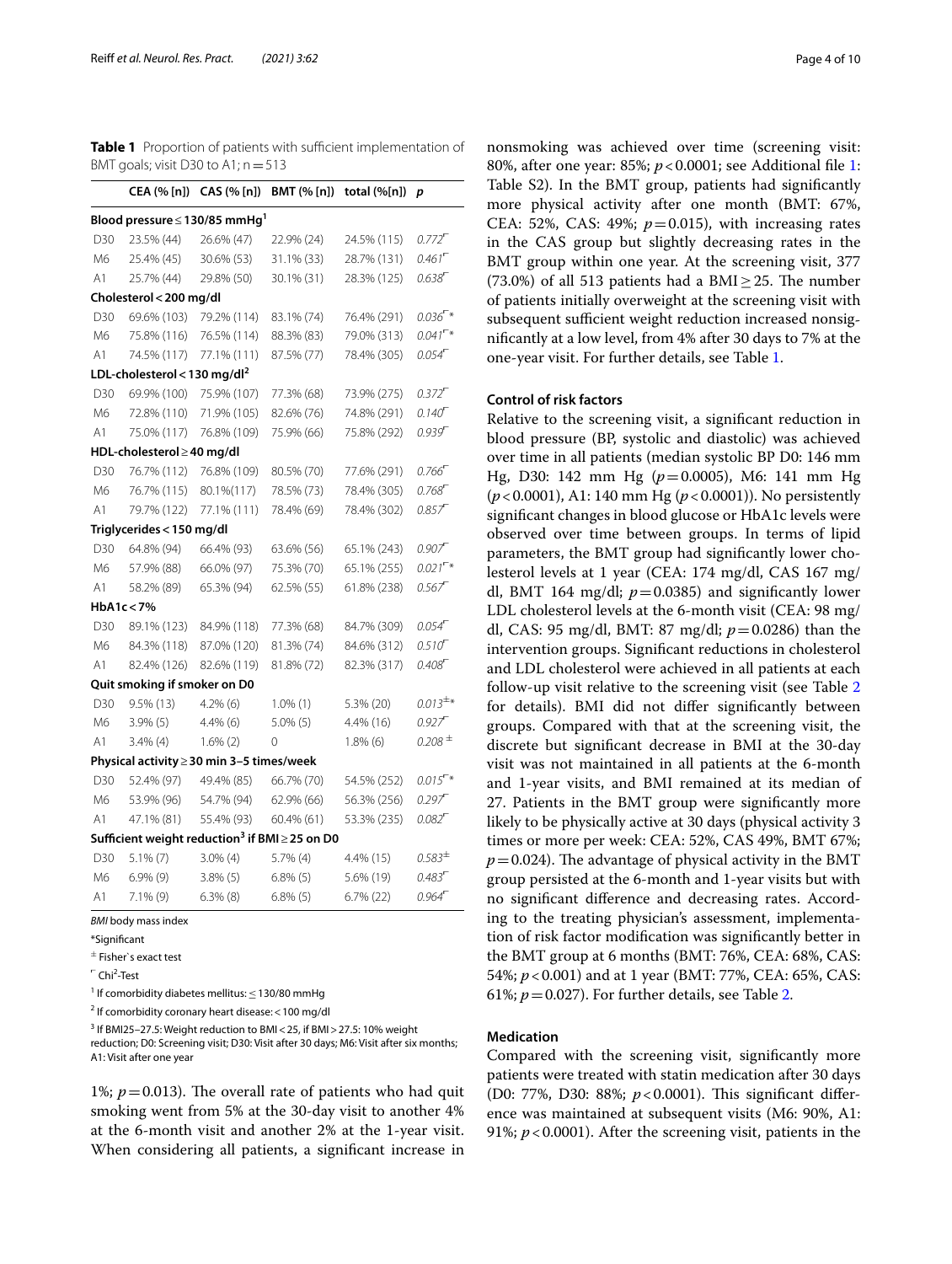## <span id="page-4-0"></span>**Table 2** Adjustment of vascular risk factors over time and comparison of study groups; n=513

|                                                | CEA                                        | CAS                | <b>BMT</b>           | total             | p <sup>1</sup>                     | p <sup>2</sup>       |  |
|------------------------------------------------|--------------------------------------------|--------------------|----------------------|-------------------|------------------------------------|----------------------|--|
| Systolic BP D0 (median [IQR]) <sup>□</sup>     | 147 (131; 160)                             | 145 (130; 162)     | 150 (133; 160)       | 146 (130; 160)    | 0.7317                             |                      |  |
| Diastolic BP D0 (median [IQR]) $\Box$          | 80 (72; 88)                                | 80 (74; 90)        | 80 (75; 89)          | 80 (73; 89)       | 0.57340                            |                      |  |
| Systolic BP D30 (median [IQR])                 | 142 (131; 160)                             | 140 (130; 154)     | 141 (130; 160)       | 142 (130; 160)    | 0.2178                             | $0.0005^{\Omega*}$   |  |
| Diastolic BP D30 (median [IQR])                | 80 (71; 85)                                | 80 (71; 87)        | 80 (70; 89)          | 80 (71; 86)       | 0.92330                            | $0.0160^{\text{O*}}$ |  |
| Systolic BP M6 (median [IQR])                  | 144.5 (130; 158)                           | 140 (130; 159)     | 140 (128; 160)       | 141 (130; 159)    | $0.6510^{\circ}$                   | $< 0.0001^{\Omega*}$ |  |
| Diastolic BP M6 (median [IQR])                 | 80 (70; 87)                                | 80 (74; 86)        | 80 (72; 86)          | 80 (72; 86)       | $0.4862^{\circ}$                   | $0.0035^{\Omega*}$   |  |
| Systolic BP A1 (median [IQR])                  | 142.5 (130; 158)                           | 140 (130; 156)     | 140 (130; 150)       | 140 (130; 157)    | $0.6320^{\circ}$                   | $< 0.0001^{\Omega*}$ |  |
| Diastolic BP A1 (median [IQR])                 | 80 (70.5; 85)                              | 80 (72; 85)        | 80 (70; 85)          | 80 (71; 85)       | 0.8059                             | $0.0001^{\Omega*}$   |  |
| Blood glucose (median [IQR]) $DO\square$       | 103.5 (92; 121)                            | 104 (93; 125)      | 104 (92; 119)        | 104 (92.5; 122)   | 0.89180                            |                      |  |
| Blood glucose (median [IQR]) D30               | 110.5 (95; 131)                            | 105 (95; 125)      | 101 (92; 121)        | 107 (94; 125)     | 0.2776                             | $0.1054^{\Omega}$    |  |
| Blood glucose (median [IQR]) M6                | 108 (96; 125)                              | 103 (94; 126)      | 101 (92.5; 123)      | 104 (94; 125)     | $0.3761^{\circ}$                   | $0.8950^{\Omega}$    |  |
| Blood glucose (median [IQR]) A1                | 105 (93; 124)                              | 105 (93; 124)      | 105.5 (96.5; 127)    | 105 (94; 124.5)   | 0.6192                             | $0.2191^{\Omega}$    |  |
| HbA1c (in %; median [IQR]) $DO\square$         | 6(5.7; 6.45)                               | 6(5.7; 6.6)        | 5.9 (5.55; 6.75)     | 6(5.7; 6.5)       | $0.5940^{\circ}$                   |                      |  |
| HbA1c (in %; median [IQR]) D30                 | 5.9(5.6; 6.4)                              | 5.9(5.6; 6.4)      | 5.9(5.5; 6.6)        | 5.9(5.6; 6.4)     | $0.7903^{\circ}$                   | $0.0025^{\Omega*}$   |  |
| HbA1c (in %; median [IQR]) M6                  | $6.1$ $(5.7; 6.6)$                         | 6.0(5.7; 6.4)      | 5.9(5.5; 6.7)        | $6.0$ (5.7; 6.5)  | $0.4636^{\circ}$                   | $0.7925^{\Omega}$    |  |
| HbA1c (in %; median [IQR]) A1                  | $6.0$ (5.5; 6.5)                           | 5.9(5.7; 6.5)      | $6.0$ (5.5; 6.7)     | $6.0$ (5.6; 6.5)  | 0.90390                            | $0.5419^{\Omega}$    |  |
| Cholesterol (median [IQR]) D0 <sup>□</sup>     | 181 (153; 209)                             | 173.5 (152; 200)   | 169.5 (146.5; 192.5) | 174 (151; 203)    | $0.2619^{\circ}$                   |                      |  |
| Cholesterol (median [IQR]) D30                 | 175 (149; 207)                             | 168 (150.5; 193.5) | 159 (142; 191)       | 168.5 (148; 196)  | $0.0744^{\circ}$                   | $0.0025^{\Omega*}$   |  |
| Cholesterol (median [IQR]) M6                  | 176 (149; 199)                             | 170 (150; 194)     | 161 (143; 175)       | 168 (147; 194)    | $0.0056^{\text{**}}$               | $0.0091^{\Omega*}$   |  |
| Cholesterol (median [IQR]) A1                  | 174 (150; 202)                             | 167 (143; 198)     | 164 (140; 184)       | 167 (146; 194)    | $0.0385^{\textstyle \lozenge*}$    | $0.0017^{\Omega*}$   |  |
| LDL-Cholesterol (median [IQR]) $D0^{\square}$  | 105 (81; 130)                              | 98.5 (80; 126)     | 97 (80; 117)         | 99 (80; 123.5)    | 0.3559                             |                      |  |
| LDL-Cholesterol (median [IQR]) D30             | 98 (78; 125)                               | 91 (76; 114)       | 88 (72; 106)         | 91 (76; 116)      | $0.0985^{\circ}$                   | $0.0001^{\Omega*}$   |  |
| LDL-Cholesterol (median [IQR]) M6              | 98 (75; 119)                               | 95 (80; 115)       | 87 (72; 103)         | 92 (75; 113)      | $0.0286^{\circ}$                   | $0.0006^{\Omega*}$   |  |
| LDL-Cholesterol (median [IQR]) A1              | 98 (78; 118)                               | 93 (72; 116)       | 87 (69; 108)         | 93 (73; 116)      | 0.11640                            | $0.0001^{\Omega*}$   |  |
| HDL-Cholesterol (median [IQR]) D0 <sup>□</sup> | 48 (40;62)                                 | 49 (40; 56.5)      | 49 (41.5; 57.5)      | 49 (41; 58)       | 0.87990                            |                      |  |
| HDL-Cholesterol (median [IQR]) D30             | 50 (40; 60)                                | 48 (40; 60)        | 50 (41; 59)          | 49 (41; 60)       | $0.6703^{\circ}$                   | $0.8535^{\Omega}$    |  |
| HDL-Cholesterol (median [IQR]) M6              | 49 (40; 60)                                | 49 (41; 60)        | 48 (41; 56)          | 49 (41; 59)       | 0.83930                            | $0.6249^{\Omega}$    |  |
| HDL-Cholesterol (median [IQR]) A1              | 48 (41; 59.5)                              | 49 (40; 58.5)      | 49.5 (41.5; 60)      | 49 (41; 59.5)     | 0.92040                            | $0.0592^{\Omega}$    |  |
| Triglycerides (median [IQR]) D0 <sup>□</sup>   | 131 (98; 182.5)                            | 128.5 (92; 184)    | 120 (91; 181)        | 126.5 (94; 182)   | $0.6626^{\circ}$                   |                      |  |
| Triglycerides (median [IQR]) D30               | 121 (92, 207)                              | 114 (87; 174)      | 121 (87; 181)        | 119 (88; 181)     | $0.5671^{\circ}$                   | $0.0893^{\Omega}$    |  |
| Triglycerides (median [IQR]) M6                | 133.5 (94; 192)                            | 124 (90; 164)      | 107 (78; 143)        | 122.5 (89; 173.5) | $0.0123^{\text{O*}}$               | $0.0581^{\Omega}$    |  |
| Triglycerides (median [IQR]) A1                | 136 (97; 192)                              | 112.5 (88; 182)    | 132 (91; 173)        | 127 (91; 183)     | $0.0920^{\circ}$                   | $0.5763^{\Omega}$    |  |
| BMI D0 (median [IQR]) $\Box$                   | 27 (25; 30)                                | 27 (25; 30)        | 27 (24; 29)          | 27 (25; 30)       | $0.3567^{\circ}$                   |                      |  |
| BMI D30 (median [IQR])                         | 27 (25; 30)                                | 27 (25; 30)        | 26.5 (24; 29)        | 27 (25; 30)       | $0.1906^{\circ}$                   | $0.0001^{\Omega*}$   |  |
| BMI M6 (median [IQR])                          | 27 (25; 30)                                | 27.5 (25; 30)      | 27 (24; 29)          | 27 (25; 30)       | 0.21350                            | $0.3891^{\Omega}$    |  |
| BMI A1 (median [IQR])                          | 27 (25; 29.5)                              | 27 (25; 30)        | 26 (24; 30)          | 27 (25; 30)       | $0.5458^\lozenge$                  | $0.1201^{\Omega}$    |  |
| WHR D0 (median [IQR])                          | 0.97(0.93; 1.02)                           | 0.98(0.94; 1.04)   | 0.99(0.95; 1.03)     | 0.98(0.94; 1.03)  | $0.1514^{\circ}$                   |                      |  |
| WHR D30 (median [IQR])                         | 0.98(0.93; 1.03)                           | 0.98(0.94; 1.03)   | 0.99 (0.93; 1.03)    | 0.98 (0.93; 1.03) | 0.7593                             | $0.8432^{\Omega}$    |  |
| WHR M6 (median [IQR])                          | 0.98(0.95; 1.02)                           | 0.97 (0.93; 1.02)  | 1.00 (0.94; 1.03)    | 0.98 (0.94; 1.02) | 0.2148                             | $0.3083^{\Omega}$    |  |
| WHR A1 (median [IQR])                          | 0.99(0.95; 1.02)                           | 0.98(0.92; 1.03)   | 0.99(0.94; 1.03)     | 0.98(0.94; 1.02)  | $0.6700^{\circ}$                   | $0.7363^{\Omega}$    |  |
| Physical activity > 30 min/week D30 (% [n])    |                                            |                    |                      |                   |                                    |                      |  |
| None                                           | 24.9% (46)                                 | 26.2% (45)         | 11.4% (12)           | 22.3% (103)       | $0.024$ <sup><math>-*</math></sup> |                      |  |
| $1-2$ times                                    | 22.7% (42)                                 | 24.4% (42)         | 21.9% (23)           | 23.2% (107)       |                                    |                      |  |
| 3 times or more                                | 52.4% (97)                                 | 49.4% (85)         | 66.7% (70)           | 54.5% (252)       |                                    |                      |  |
|                                                | Physical activity > 30 min/week M6 (% [n]) |                    |                      |                   |                                    |                      |  |
| None                                           | 20.2% (36)                                 | 25.6% (44)         | 17.1% (18)           | 21.5% (98)        | 0.267                              |                      |  |
| $1-2$ times                                    | 25.8% (46)                                 | 19.8% (34)         | 20.0% (21)           | 22.2% (101)       |                                    |                      |  |
| 3 times or more                                | 53.9% (96)                                 | 54.7% (94)         | 62.9% (66)           | 56.3% (256)       |                                    |                      |  |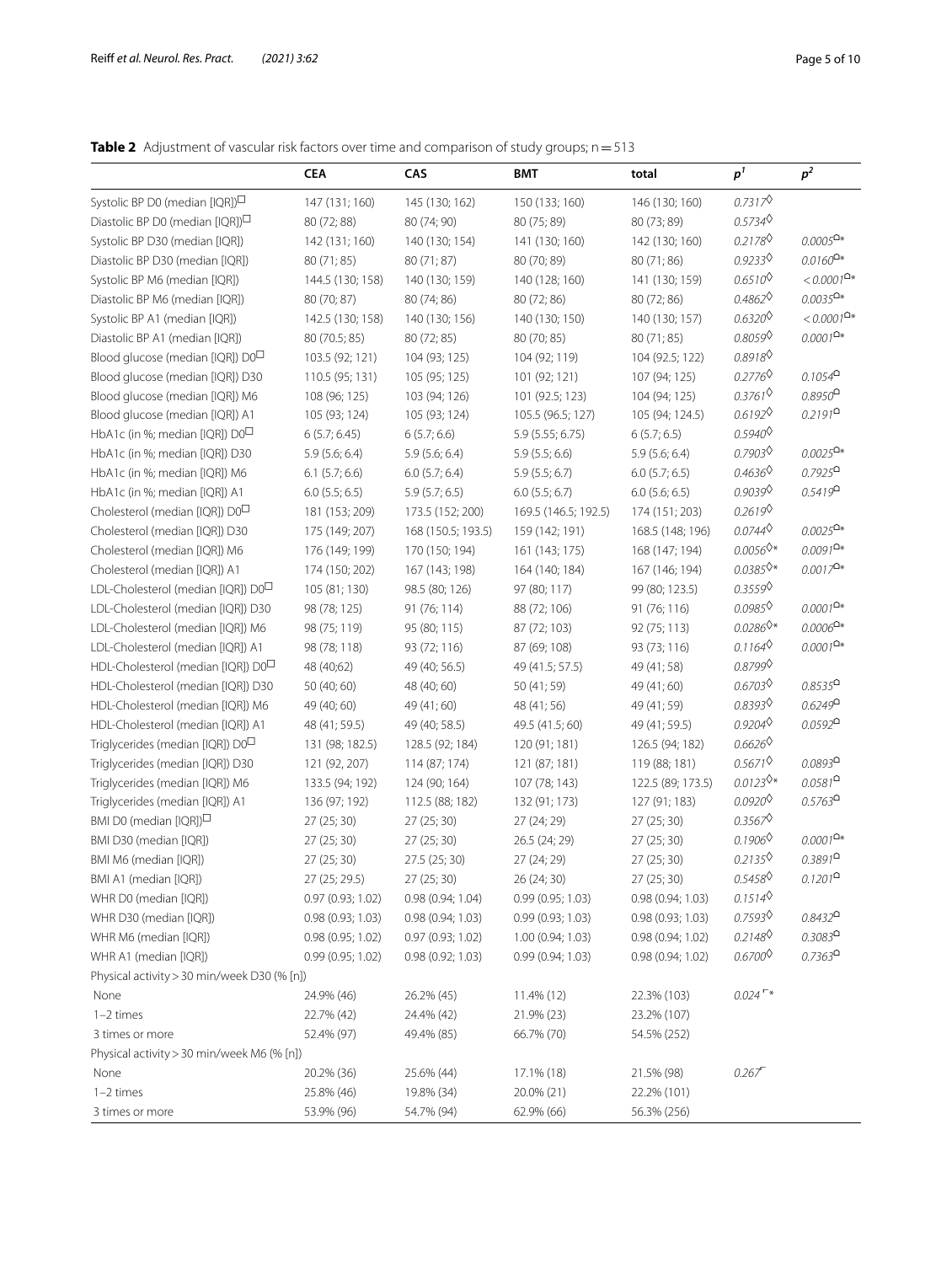#### **Table 2** (continued)

|                                            | <b>CEA</b>  | CAS         | <b>BMT</b>    | total       |                                   | p <sup>2</sup> |  |
|--------------------------------------------|-------------|-------------|---------------|-------------|-----------------------------------|----------------|--|
| Physical activity > 30 min/week A1 (% [n]) |             |             |               |             |                                   |                |  |
| None                                       | 19.8% (34)  | 23.2% (39)  | 16.8% (17)    | 20.4% (90)  | $0.069$ <sup><math>-</math></sup> |                |  |
| $1-2$ times                                | 33.1% (57)  | 21.4% (36)  | 22.8% (23)    | 26.3% (116) |                                   |                |  |
| 3 times or more                            | 47.1% (81)  | 55.4% (93)  | $60.4\%$ (61) | 53.3% (235) |                                   |                |  |
| Implementation of RFM at D30 (% [n])       | 74.4% (131) | 63.9% (108) | 68.0% (70)    | 69.0% (309) | $0.104$ <sup><math>-</math></sup> |                |  |
| Implementation of RFM at M6 (% [n])        | 67.8% (116) | 53.7% (88)  | 76.0% (79)    | 64.5% (283) | $< 0.001*$                        |                |  |
| Implementation of RFM at A1 (% [n])        | 64.7% (110) | 60.8% (101) | 76.8% (76)    | 66.0% (287) | $0.027$ <sup>*</sup>              |                |  |

BP: Blood pressure; BMI: Body mass index; WHR: Waist-hip ratio; all parameters of lipid metabolism and glucose in mg/dl; LDL: Low-density lipoprotein; HDL: Highdensity lipoprotein; RFM: Risk factor modifcation

\* Signifcant

<sup>-</sup> Chi<sup>2</sup>-Test

 $\diamond$  Kruskal–Wallis test

⌂ Wilcoxon signed-rank test

 $\Box$  Already published [\[23](#page-9-2)]; D30: Visit 30 days after screening visit; M6: Visit 6 months after screening visit; A1: Visit one year after screening visit

<sup>1</sup> testing CEA vs. CAS vs. BMT

<sup>2</sup> testing total value D30/M6/A1 vs. screening visit

BMT group had higher but statistically nonsignifcant rates of statin medication use (Table [3](#page-5-0)).

There were no significant differences in antiplatelet medication at any visit relative to the screening visit, except for higher rates of clopidogrel and lower rates of ASA plus dipyridamole in the CAS group because of dual antiplatelet therapy with ASA and clopidogrel before stenting and 1 month afterward. Rates of antiplatelet therapy ranged from 97 to 99%. Patients who did not receive antiplatelet therapy had anticoagulation or short-term ASA interruption due to trauma. Patient anticoagulant use was between 2 and 5%. Most likely, due to changes in the study protocol (after 2013, anticoagulation was no longer an exclusion criterion), there was signifcantly more use of anticoagulants at low levels during follow-up (D0: 2.3%, A1: 4.7%; *p*=0.0072). Compared with that at the screening visit, the rate of antihypertensives increased signifcantly at each visit (D0: 87%, D30: 93% (*p*=0.0015), M6: 94% (*p*=0.0002), A1: 96% (*p*<0.0001)).

Beta-blockers were mainly used (54–58%), followed by ACE inhibitors (49–54%), diuretics (38–47%), calcium antagonists (26–33%) and AT-II antagonists (26–30%). ACE inhibitors were used signifcantly more often at 1 month and at 1 year relative to the screening visit. There was also a significant increase in the use of diuretics, calcium antagonists, and beta-blockers. Antidiabetic agents were administered to 25–27% of patients, without signifcant rates of increase during follow-up. For details on the prescriptions of the above drug groups, see Additional fle [1](#page-7-0): Table S3.

#### **Efect of statin medication on lipid levels—intake control**

Intake of the prescribed statin medication seems plausible, as cholesterol and LDL cholesterol levels difered significantly  $(p < 0.0001)$  between patients on and off statin medication at 30 days, 6 months, and at 1 year. LDL cholesterol levels were reduced to 90 mg/dl or less in

<span id="page-5-0"></span>

| <b>Table 3</b> Proportion of patients on statin medication in each study group over time; n = 513 |  |
|---------------------------------------------------------------------------------------------------|--|
|---------------------------------------------------------------------------------------------------|--|

| Visit      | CEA         | CAS         | <b>BMT</b>  | total       |                                   | n                        |
|------------|-------------|-------------|-------------|-------------|-----------------------------------|--------------------------|
| Screening⊔ | 80.3% (163) | 73.6% (145) | 78.8% (89)  | 77.4% (397) | 0.257                             |                          |
| D30        | 87.6% (163) | 86.7% (156) | 91.5% (97)  | 88.1% (416) | 0.456                             | $< 0.0001$ <sup>**</sup> |
| M6         | 91.7% (166) | 86.9% (152) | 93.5% (101) | 90.3% (419) | $0.131$ <sup><math>-</math></sup> | $< 0.0001$ <sup>^*</sup> |
| A1         | 92.5% (160) | 87.6% (149) | 93.2% (96)  | 90.8% (405) | 0.190 <sup>r</sup>                | $< 0.0001$ <sup>^*</sup> |
|            |             |             |             |             |                                   |                          |

\* Signifcant

 $\sqrt{\phantom{a}}$  Ch<sup>i2</sup>-test

^ McNemar test

 $\Box$  Already published [\[23](#page-9-2)]; D30: Visit 30 days after screening visit; M6: Visit 6 months after screening visit; A1: Visit o ne year after screening visit

<sup>1</sup> testing CEA vs. CAS vs. BMT

 $2$  testing rate of statin medication on D30/M6/A1 vs. screening visit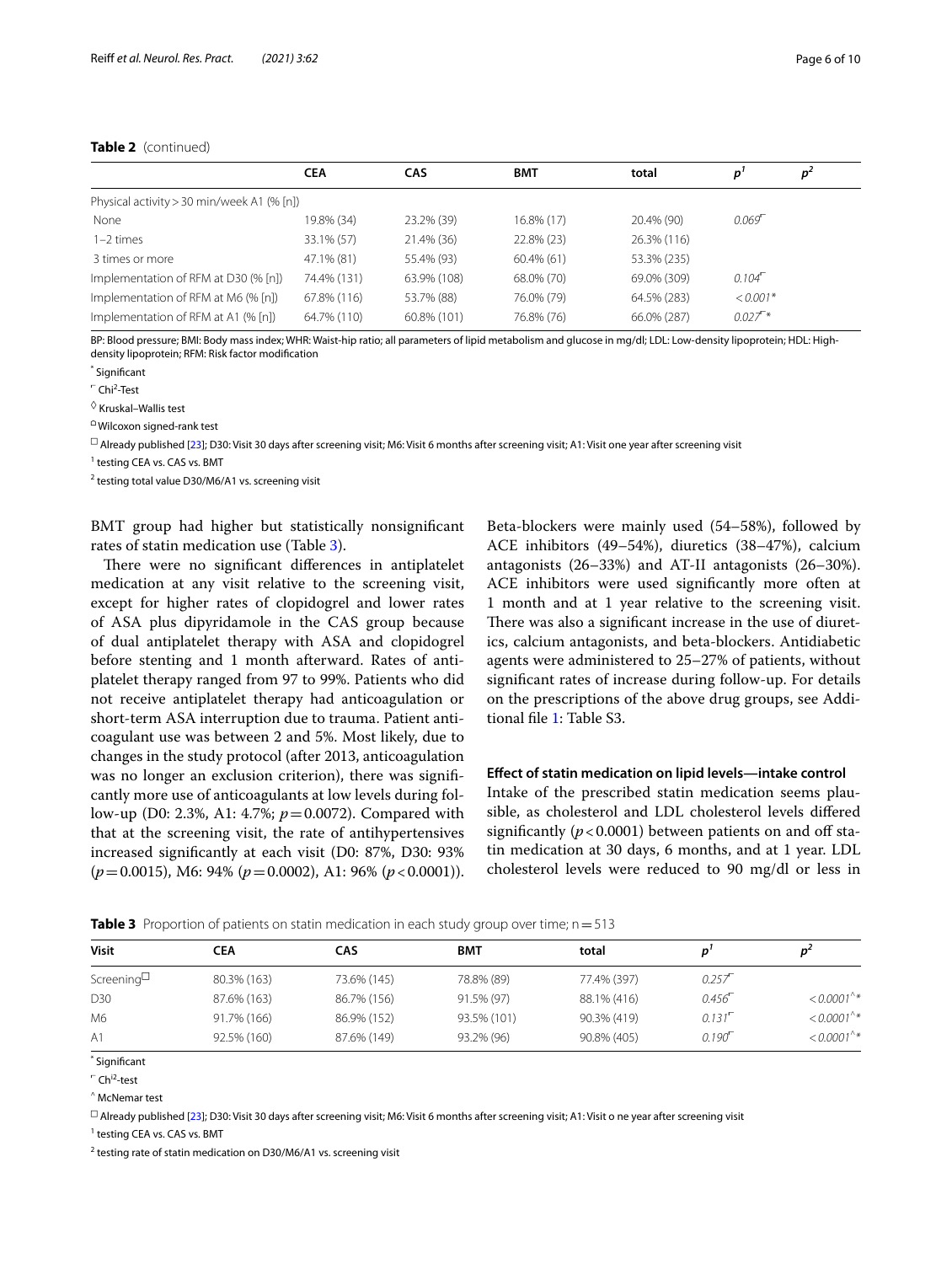statin users. HDL cholesterol levels were higher in the statin user group, but the diference was not signifcant (Additional fle [1:](#page-7-0) Table S4a–c). No signifcant association between statin use or cholesterol levels and vascular outcome events was demonstrated.

#### **Discussion**

Within 1 year, 513 patients with asymptomatic carotid stenosis in the SPACE-2 study were analyzed for the implementation of the BMT recommendations. Documentation time points were visits 30 days, 6 months, and 1 year after the screening visit. Although the recommended blood pressure of at least  $\leq$ 130/85 mm Hg was achieved in only 25–30% of patients, a signifcant increase in antihypertensive medication rates from 87 to 96% with a consecutive signifcant reduction in blood pressure from a median of 146/80 mmHg to 140/80 mmHg was demonstrated. One conclusion could be that, even if the recommended treatment goals are not achieved, following the target of given BMT recommendations leads to a signifcant reduction in blood pressure. Treatment of hypertension is a high priority because it is highly efective in preventing ischemic stroke and is the largest modifable risk factor for stroke, accounting for one-third of strokes in industrialized countries [\[5](#page-8-4)]. Another extremely relevant parameter of stroke prophylaxis is a sufficient adjustment of lipid parameters. Statins have a plaque-stabilizing effect  $[11]$  $[11]$  and thus play an important role in stroke prevention [\[5\]](#page-8-4). A meta-analysis showed that statin treatment increased over time: 67% of trials that ended enrollment from 2000 onward reported that at least 25% of their participants received statins, compared with 4% of trials that ended enrollment earlier  $(p<0.001)$ , with a significantly lower incidence of ipsilateral stroke in trials in which  $\geq$  25% of patients used statins  $[17]$  $[17]$ . Therefore, consistently adjusted statin medication is one of the main components of BMT. In the Asymptomatic Carotid Surgery Trial (ACST), the proportion of patients on lipid-lowering therapy was reported to be less than 10% in 1993 and increased to more than 80% by the end of follow-up in 2006–08, with lower rates of stroke and death in patients on lipidlowering therapy  $[25]$  $[25]$  $[25]$ . The implementation of recommendations for pharmacological therapy in the routine treatment of ACS was demonstrated in a retrospective single center analysis from 2002 to 2014 with a signifcant increase in the use of antiplatelet therapy (72% to 96%) and statins (13% to 79%) [[26\]](#page-9-5). Due to increased statin use, a risk reduction for cerebral infarction has also been shown in symptomatic carotid stenosis, further emphasizing the importance of medical therapy [[27\]](#page-9-6). However, even in this controlled trial setting, only approximately 75% of patients achieved sufficient adjustment of the required cholesterol levels. Meanwhile, since the start of the SPACE-2 trial in 2009, the cutoff values for LDL cholesterol were further reduced (<100 mg/dl without CHD,  $\langle$  70 mg/dl with CHD) [\[10](#page-8-7)] or even more strictly reduced to a target of 55 mg/dl and a reduction in LDL of >50% of the initial value for patients in secondary cardiovascular prevention and for patients at very high risk [[16\]](#page-8-13). Because of these stricter targets, recent guidelines recommend the use of more potent CSE inhibitors, the additional administration of ezetimibe, or even PCSK9 inhibitors [\[28](#page-9-7)]. Regarding statin medication implementation, we found a signifcantly increased rate from 77 to 91% in all patients during the course of the study, with consecutive signifcant reductions in cholesterol levels (median 174 mg/dl to 167 mg/dl) and LDL cholesterol levels (median 99 mg/dl to 93 mg/dl). Adequate medication compliance could be plausibly demonstrated with a signifcant reduction in cholesterol and LDL cholesterol levels in patients on statin medication relative to those without. These results are consistent with data from a meta-analysis of 86 randomized controlled trials, which also demonstrated signifcantly reduced LDL cholesterol, increased rates of statin prescription and improved statin adherence  $[13]$  $[13]$ . This study also showed improved LDL cholesterol reduction over time in studies published after 2012. However, this meta-analysis did not identify a single implementation strategy or group of implementation strategies with superior impact to others [\[13](#page-8-10)]. In the SPACE-2 trial, 42% of all patients smoking at baseline had quit smoking after one year. In the context of this study, this is above the known real-world rate of approximately 20% within a comparable period [\[29](#page-9-8)]. However, SPACE-2 also showed a decrease in motivation over the course of the study, with the rate of patients who quit smoking falling from 5% after one month to 2% after one year.

#### **Was the BMT group more motivated?**

The highest rates of statin medication use were found in the BMT group (but with no signifcant diference from the intervention groups), resulting in signifcantly lower (LDL)-cholesterol levels in some cases. In addition, patients in the BMT group, in particular, met the prespecifed targets for cholesterol levels (with a signifcant diference from the intervention groups) and LDL/HDL cholesterol levels (without a significant difference). The BMT patients had the best values for lifestyle modifcation in the form of sufficient physical activity in accordance with the predefned treatment goals. After 6 months and after 1 year, the BMT group showed signifcantly better implementation of risk factor management as assessed by the treating physician. The intensified optimization of vascular risk factors might possibly have been motivated by the "fear" of progression of stenosis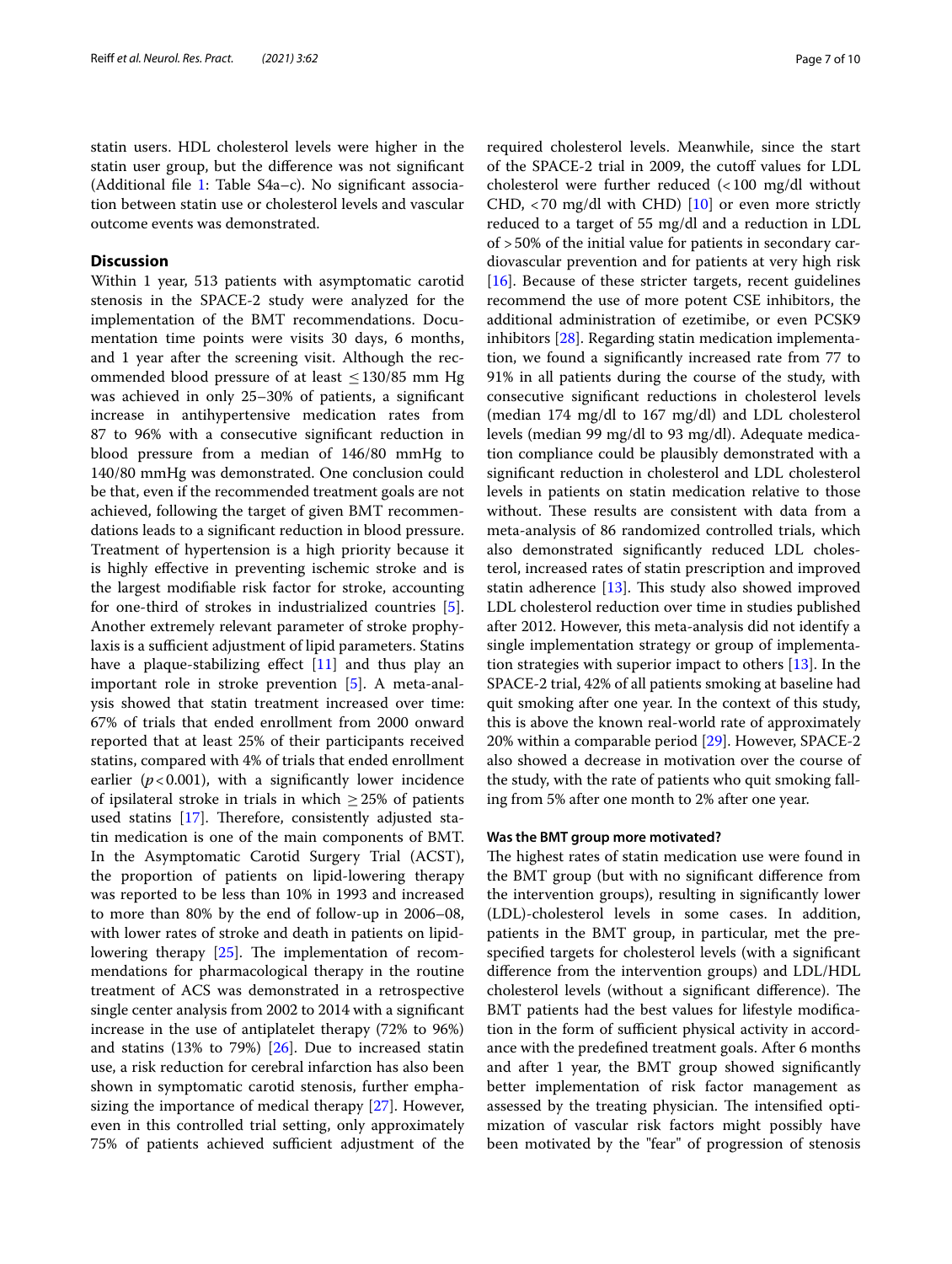or ischemic events, whereas interventionally treated patients felt "safer" after a reduction in stenosis. On the other hand, fewer patients in the BMT group quit smoking, and the rates of adequate weight loss decreased over time. Regarding this inadequate weight reduction and given a recommendation rate for diet of only 54% and a recommendation rate for sufficient physical activity of 53% after 1 year, instructions for physical activity and weight reduction should have been emphasized to a greater degree in our study.

The main limitation of the SPACE-2 trial was the premature termination of randomization due to insufficient patient recruitment and a resulting sample size that was too small. Moreover, the statistical concept of this manuscript allows only exploratory, not a confrmatory, analyses. The statistical analyses must therefore be interpreted with caution. Another limitation is the measurement of blood pressure. Since this was performed only once at each visit, a valid interpretation of continuous blood pressure parameters is not possible. The unsatisfactory results in weight reduction may be explained by inadequately implemented nutritional counseling. Taking into account the documentation effort within the scope of the study, measures that were implemented or recommended, such as smoking cessation courses, dietary counseling or ftness training programs, were not recorded. Therefore, a further analysis of the reasons for not achieving the prevention goals was not feasible.

With regard to the analyzed collective, it can be assumed that the patients participating in this study had higher level to reduce vascular risk factors than the collective found in everyday practice. Nevertheless, the improvement in risk modifcation demonstrated in SPACE-2 through clear goal setting (avoidance of stenosis progression/occurrence of stenosis-related symptoms) and regular visit contacts can also be implemented in a nonstudy setting. Regarding the sustainable efect of the diferent therapy methods, it could be argued that the interventional methods (CEA/CAS) show a more stable efect after their one-time application than the continuously controlled medical therapy. We showed in this controlled study that BMT can also be maintained at a high level or even improved. In this context, consistent medical therapy must be supplemented with lifestyle modifcation and continuous motivation for weight reduction and physical activity.

#### **Conclusion**

The SPACE-2 trial demonstrated sustained improvement in noninterventional vascular risk management in patients with ACS treated by general practitioners, internists and neurologists. Target values for cholesterol and HbA1c were best achieved. In this context, a

signifcant increase in statin intake was relevant. Blood pressure control missed the prespecifed target, but blood pressure was signifcantly reduced by intensifcation of antihypertensive medication. Patients receiving BMT alone without interventional therapy had signifcantly better adjusted lipid parameters and, in some cases, more physical activity. However, no treatment group achieved sufficient weight reduction. Our data emphasize the importance of individualized treatment and standardized follow-up protocols in all patients at high risk for vascular or cerebral complications. Patients should be informed of detailed treatment goals and of the consequences if they are missed. A comprehensive patient- and family-centered approach might be more efficient [\[30](#page-9-9)]. Due to insufficient patient recruitment, the results must be interpreted with caution.

#### **Supplementary Information**

The online version contains supplementary material available at [https://doi.](https://doi.org/10.1186/s42466-021-00153-w) [org/10.1186/s42466-021-00153-w.](https://doi.org/10.1186/s42466-021-00153-w)

<span id="page-7-0"></span>**Additional fle 1**. **Table S1**: Prespecifed treatment goals for vascular risk factors in SPACE-2. **Table S2**: Nonsmoking rates and avoidance of obesity over time. **Table S3**: Medication from screening visit to one year. **Table S4** a/b/c: Lipid level as a function of statin intake after 30 days, 6 months and one year.

#### **Members of SPACE-2 steering committee**

D. Böckler, M. Böhm, H. Brückmann, E. S. Debus, J. Fiehler, K. Mathias, W. Lang, E. B. Ringelstein, J. Schmidli, R. Stingele, R. Zahn.

#### **Principal investigators and further study personnel**

 T. Zeller, W. D. Niesen, K. Barlinn, A. Binder, J. Glahn, F. Beyersdorf, M. Grügerny, R.-R. Macharzina, G. Lechner, C. Menz, S. Schonhardt, M. Weinbeck, O. Greb, D. Otto, T. Winker, H. Berger, H. Poppert, V. Pütz, K. Haase, U. Bodechtel, N. Weiss, H. Bergert, J. Meyne, J. Groß, A. Botsch, M. Kruse, B. Gerdes, W. D. Reinbold, H. Wuttig, A. Maier-Hasselmann, M. Segerer, H.-H. Fuchs, S. Gass, H. Schultz, C. Groden, M. Niedergethman, M. Griebe, M. Rosenkranz, C. Beck, G. Thomalla, H. Zeumer, M. Jauß, W. Kneist, M. Kneist, T. Staudacher, A. Bernhard, D. Jost, N. Prey, J. Knippschild, O. Kastrup, M. Köhrmann, B. Frank, V. Bongers, J. Hofmann, H.-W. Kniemeyer, M. Knauth, K. Wasser, T. Stojanovic, H. Emmert, J. Tacke, B. Schwalbe, E.-M. Nam, U. van Lengerich, S. Lowens, K. Gröschel, T. Uphaus, S. Gröschel, S. Boor, B. Dorweiler, E. Schmid, H. Henkes, T. Hupp, O. Singer, G. Hamann, M. Wagner-Heck, S. Kerth-Krick, M. Kilic, P. Huppert, K. Niederkorn, J. Fruhwirth, G. Klein, U. Pulkowski, K. Jöster, J.-H. Wacks, E. Kloppmann, B. Vatankhah, S. Hopf-Jensen, H. Stolze, S. Müller-Hülsbeck, K. P. Walluscheck, H. M. Schmitt, A. Grüger, J. Seemann, B. Tilahun, M. Dichgans, F. Wollenweber, A. Dörr, A. Zollver, G. Gäbel, G. Hedtmann, R. Kollmar, D. Claus, C. Petermann, S. Kirsch, B. Bosnjak, J. Heiß, H. Mühling, S. Wunderlich, P. N. Sabisch, G. Gahn, M. Storck, S. Arnold, U. Fischer, J. Gralla, M. von Mering, R. Dißmann, D. Kirsch, C. Schmidauer, P. Waldenberger, M. Furtner, H. Kazarians, P. Breuer, C. Arning, J. Rieper, G. Schmidt, M. Arnold, G. Schroth, J. Weise, J. Zanow, T. Mayer, R. Töpper, W. Gross-Fengels, H. Daum, R. Dittrich, M. Ritter, B. Kasprzak, G. Torsello, C. Pohlmann, R. Brüning, P. Breuer, H. Amiri, I. Ludwig, E. Blessing, M. Möhlenbruch, A. Crispin, M. Hofman, T. Müller.

#### **Authors' contributions**

Hacke W: Coordinating investigator, conception and design of the study, fnal approval of the version to be published, member of the Executive Committee (EC), and member of the Steering Committee (SC). Ringleb PA: Study coordinator, conception and design of the study, cleaning and interpretation of the data, manuscript writing, fnal approval of the version to be published,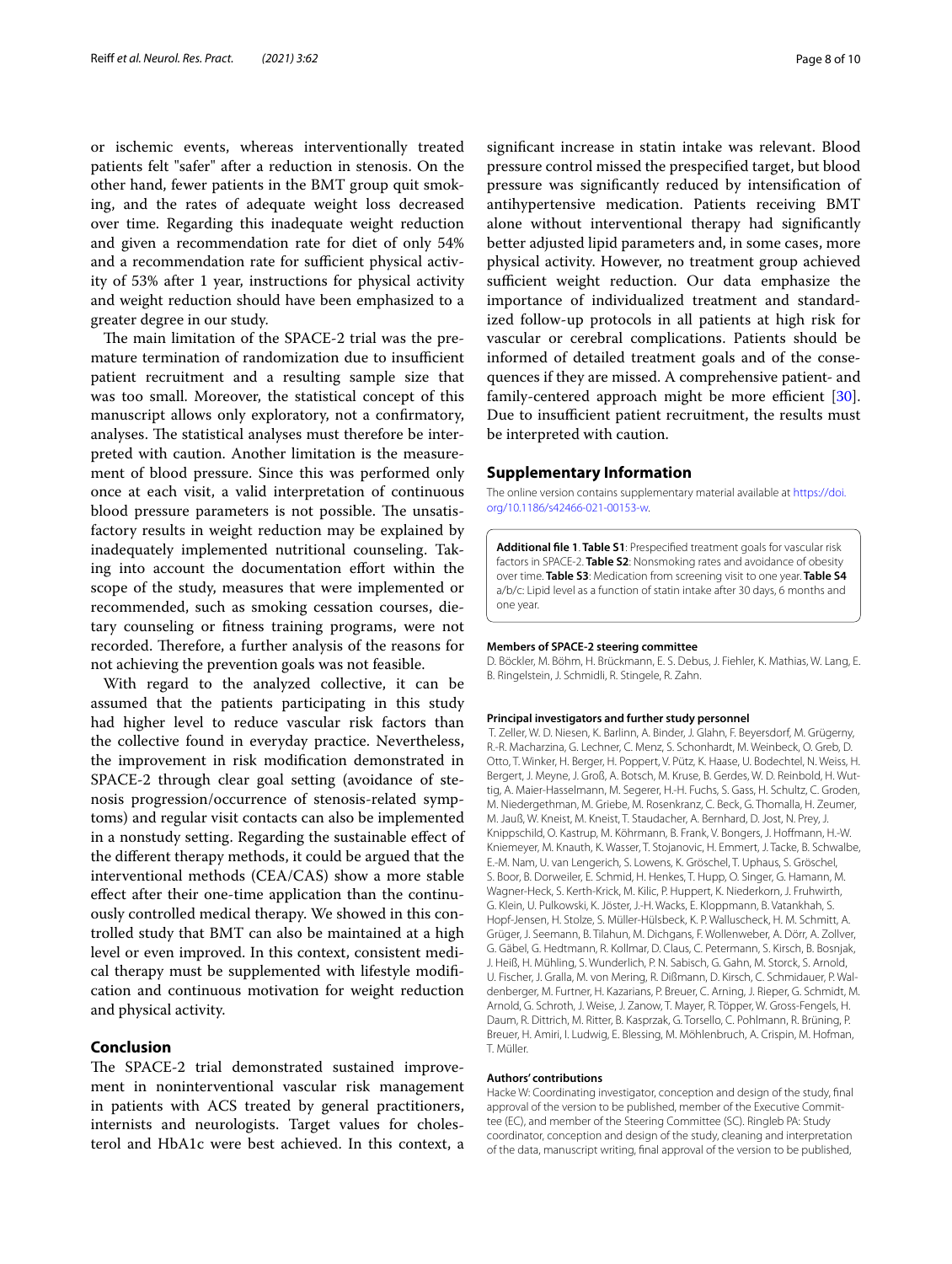member of the EC, and member of the SC. Eckstein H-H: Principal coinvestigator, conception and design of the study, interpretation of the data, manuscript writing, fnal approval of the version to be published, member of the EC, and member of the SC. Mansmann U: Design of the data collection tools, monitoring of the data collection, conception and design of the study, cleaning and statistical analysis of the data, interpretation of the data, manuscript writing, fnal approval of the version to be published, member of the EC, and member of the SC. Jansen O: Principal coinvestigator, conception and design of the study, interpretation of the data, manuscript writing, fnal approval of the version to be published, member of the EC and member of the SC. Fraedrich G: Conception and design of the study, interpretation of the data, manuscript writing, fnal approval of the version to be published, member of the EC, and member of the SC. Mudra H: Conception and design of the study, interpretation of the data, manuscript writing, final approval of the version to be published, member of the EC, and member of the SC. Reif T: Study coordinator, monitoring data collection, conception and design of the study, cleaning and statistical analysis of the data, interpretation of the data, manuscript writing, submitting manuscript, and fnal approval of the version to be published. All authors read and approved the fnal manuscript.

#### **Funding**

BMBF/DFG (HA 1394/5-1).

#### **Declarations**

#### **Ethics approval and consent to participate**

The study was approved by the ethics committee of University Heidelberg (S-311/2008) and the local ethic committees of the participating centers.

#### **Consent for publication**

Informed consent was obtained from all individual participants included in the study.

#### **Competing interest**

The authors declare that they have no competing interests.

#### **Author details**

<sup>1</sup> Department of Neurology, University Hospital of Heidelberg, Im Neuenheimer Feld 400, 69120 Heidelberg, Germany. <sup>2</sup> Department for Vascular and Endovascular Surgery, Klinikum Rechts Der Isar, Technical University of Munich, Munich, Germany. <sup>3</sup>Institute of Medical Informatics, Biometry and Epidemiology, Ludwig-Maximilians-Universität München, Munich, Germany. <sup>4</sup>Department of Radiology and Neuroradiology, UKSH Campus Kiel, Kiel, Germany. Department of Vascular Surgery, University Hospital of Innsbruck, Innsbruck, Austria. <sup>6</sup>Department of Cardiology, Klinikum Neuperlach, München KlinikMunich, Germany.

# Received: 14 July 2021 Accepted: 24 August 2021<br>Published online: 19 October 2021

#### **References**

- <span id="page-8-0"></span>1. Greco, G., Egorova, N. N., Moskowitz, A. J., Gelijns, A. C., Kent, K. C., Manganaro, A. J., et al. (2013). A model for predicting the risk of carotid artery disease. *Annals of Surgery, 257*(6), 1168–1173. [https://doi.org/10.1097/SLA.](https://doi.org/10.1097/SLA.0b013e31827b9761) [0b013e31827b9761](https://doi.org/10.1097/SLA.0b013e31827b9761)
- <span id="page-8-1"></span>2. Nicolaides, A. N., Kakkos, S. K., Kyriacou, E., Grifn, M., Sabetai, M., Thomas, D. J., et al. (2010). Asymptomatic internal carotid artery stenosis and cerebrovascular risk stratifcation. *Journal of Vascular Surgery, 52*(6), 1486–1496. <https://doi.org/10.1016/j.jvs.2010.07.021>
- <span id="page-8-2"></span>3. Poorthuis, M. H. F., Halliday, A., Massa, M. S., Sherliker, P., Clack, R., Morris, D. R., et al. (2020). Validation of risk prediction models to detect asymptomatic carotid stenosis. *Journal of the American Heart Association, 9*(8), e014766.<https://doi.org/10.1161/JAHA.119.014766>
- <span id="page-8-3"></span>4. O'Donnell, M. J., Chin, S. L., Rangarajan, S., Xavier, D., Liu, L., Zhang, H., et al. (2016). Global and regional effects of potentially modifiable risk factors associated with acute stroke in 32 countries (INTERSTROKE): A case-control study. *Lancet, 388*(10046), 761–775. [https://doi.org/10.1016/](https://doi.org/10.1016/S0140-6736(16)30506-2) [S0140-6736\(16\)30506-2](https://doi.org/10.1016/S0140-6736(16)30506-2)
- <span id="page-8-4"></span>5. Diener, H. C., & Hankey, G. J. (2020). Primary and secondary prevention of ischemic stroke and cerebral hemorrhage: JACC focus seminar. *Journal of the American College of Cardiology, 75*(15), 1804–1818. [https://doi.org/10.](https://doi.org/10.1016/j.jacc.2019.12.072) [1016/j.jacc.2019.12.072](https://doi.org/10.1016/j.jacc.2019.12.072)
- <span id="page-8-14"></span>6. Paraskevas, K. I., Mikhailidis, D. P., Veith, F. J., & Spence, J. D. (2016). Defni‑ tion of best medical treatment in asymptomatic and symptomatic carotid artery stenosis. *Angiology, 67*(5), 411–419. [https://doi.org/10.1177/](https://doi.org/10.1177/0003319715624526) [0003319715624526](https://doi.org/10.1177/0003319715624526)
- <span id="page-8-5"></span>7. Spence, J. D. (2018). Advances in stroke prevention. *Journal of Translation Internal Medicine, 6*(3), 105–114. <https://doi.org/10.2478/jtim-2018-0024>
- <span id="page-8-6"></span>8. Murphy, S. J. X., Naylor, A. R., Ricco, J. B., Sillesen, H., Kakkos, S., Halliday, A., et al. (2019). Optimal antiplatelet therapy in moderate to severe asymptomatic and symptomatic carotid stenosis: A comprehensive review of the literature. *European Journal of Vascular and Endovascular Surgery, 57*(2), 199–211.<https://doi.org/10.1016/j.ejvs.2018.09.018>
- Guirguis-Blake, J. M., Evans, C. V., Senger, C. A., O'Connor, E. A., & Whitlock, E. P. (2016). Aspirin for the primary prevention of cardiovascular events: A systematic evidence review for the US preventive services task force. *Annals of Internal Medicine, 164*(12), 804–813. [https://doi.org/10.7326/](https://doi.org/10.7326/M15-2113) [M15-2113](https://doi.org/10.7326/M15-2113)
- <span id="page-8-7"></span>10. Eckstein, H.-H., Kühnl, A., Berkefeld, J., Dörfler, A., Kopp, I., Langhoff, R., et al. (2020). S3-Leitlinie zur Diagnostik, Therapie und Nachsorge der extracraniellen Carotisstenose. AWMF-Registernummer: 004-028. 2020. [https://www.awmf.org/leitlinien/detail/ll/004-028.html.](https://www.awmf.org/leitlinien/detail/ll/004-028.html)
- <span id="page-8-8"></span>11. Spence, J. D., Coates, V., Li, H., Tamayo, A., Munoz, C., Hackam, D. G., et al. (2010). Effects of intensive medical therapy on microemboli and cardiovascular risk in asymptomatic carotid stenosis. *Archives of Neurology, 67*(2), 180–186.<https://doi.org/10.1001/archneurol.2009.289>
- <span id="page-8-9"></span>12. Martin-Ruiz, E., Olry-de-Labry-Lima, A., Ocana-Riola, R., & Epstein, D. (2018). Systematic review of the effect of adherence to statin treatment on critical cardiovascular events and mortality in primary prevention. *Journal of Cardiovascular Pharmacology and Therapeutics, 23*(3), 200–215. <https://doi.org/10.1177/1074248417745357>
- <span id="page-8-10"></span>13. Jones, L. K., Tilberry, S., Gregor, C., Yaeger, L. H., Hu, Y., Sturm, A. C., et al. (2021). Implementation strategies to improve statin utilization in individuals with hypercholesterolemia: a systematic review and metaanalysis. *Implementation Science, 16*(1), 40. [https://doi.org/10.1186/](https://doi.org/10.1186/s13012-021-01108-0) [s13012-021-01108-0](https://doi.org/10.1186/s13012-021-01108-0)
- <span id="page-8-11"></span>14. Lansberg, P., Lee, A., Lee, Z. V., Subramaniam, K., & Setia, S. (2018). Nonadherence to statins: Individualized intervention strategies outside the pill box. *Vascular Health and Risk Management, 14*, 91–102. [https://doi.org/10.](https://doi.org/10.2147/VHRM.S158641) [2147/VHRM.S158641](https://doi.org/10.2147/VHRM.S158641)
- <span id="page-8-12"></span>15. Paraskevas, K. I., Geroulakos, G., Veith, F. J., & Mikhailidis, D. P. (2020). Multifocal arterial disease: Clinical implications and management. *Current Opinion in Cardiology, 35*(4), 412–416. [https://doi.org/10.1097/HCO.00000](https://doi.org/10.1097/HCO.0000000000000746) [00000000746](https://doi.org/10.1097/HCO.0000000000000746)
- <span id="page-8-13"></span>16. Messas, E., Goudot, G., Halliday, A., Sitruk, J., Mirault, T., Khider, L., et al. (2020). Management of carotid stenosis for primary and secondary prevention of stroke: State-of-the-art 2020: a critical review. *European Heart Journal Supplements* 2020;22 Suppl M:M35–M42; doi[:https://doi.org/10.](https://doi.org/10.1093/eurheartj/suaa162) [1093/eurheartj/suaa162](https://doi.org/10.1093/eurheartj/suaa162).
- <span id="page-8-15"></span>17. Hadar, N., Raman, G., Moorthy, D., O'Donnell, T. F., Thaler, D. E., Feldmann, E., et al. (2014). Asymptomatic carotid artery stenosis treated with medical therapy alone: Temporal trends and implications for risk assessment and the design of future studies. *Cerebrovascular Diseases, 38*(3), 163–173. <https://doi.org/10.1159/000365206>
- <span id="page-8-16"></span>18. Randomised trial of endarterectomy for recently symptomatic carotid stenosis: fnal results of the MRC European Carotid Surgery Trial (ECST). Lancet. 1998;351(9113), 1379–1387. doi: S0140673697092921.
- <span id="page-8-17"></span>19. Barnett, H. J. M., Taylor, D. W., Haynes, R. B., Sackett, D. L., Peerless, S. J., Ferguson, G. G., et al. (1991). Beneficial effect of carotid endarterectomy in symptomatic patients with high-grade carotid stenosis. *New England Journal of Medicine, 325*(7), 445–453. [https://doi.org/10.1056/NEJM199108](https://doi.org/10.1056/NEJM199108153250701) [153250701](https://doi.org/10.1056/NEJM199108153250701)
- <span id="page-8-18"></span>20. Reif, T., Stingele, R., Eckstein, H. H., Fraedrich, G., Jansen, O., Mudra, H., et al. (2009). Stent-protected angioplasty in asymptomatic carotid artery stenosis vs. endarterectomy: SPACE2: A three-arm randomised-controlled clinical trial. *International Journal of Stroke, 4*(4):294–299. doi: [https://doi.](https://doi.org/10.1111/j.1747-4949.2009.00290.x) [org/10.1111/j.1747-4949.2009.00290.x](https://doi.org/10.1111/j.1747-4949.2009.00290.x)